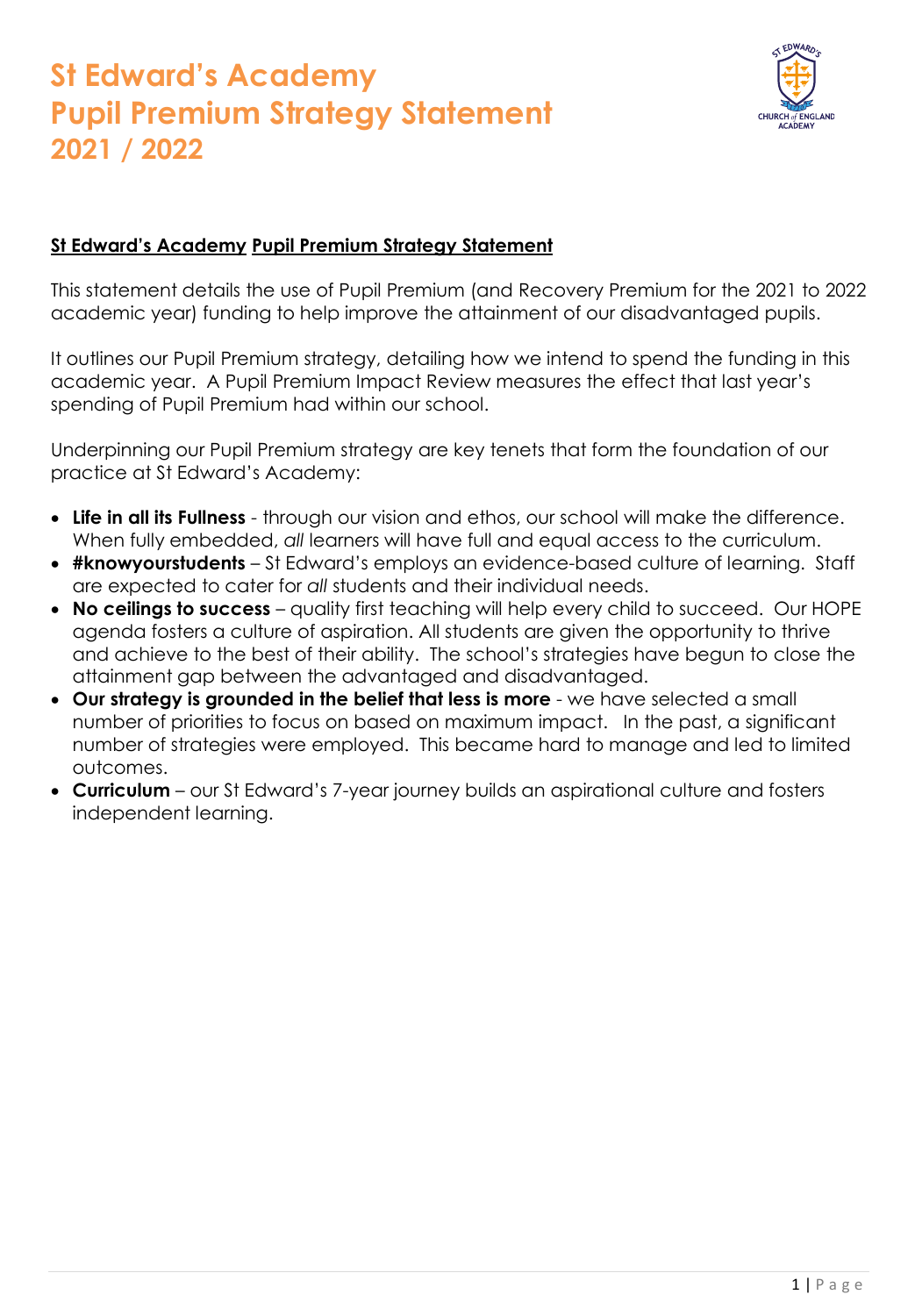

## **School Overview**

| School name                        | St Edward's Church of England<br>Academy                                                                                                                                                                                                  |
|------------------------------------|-------------------------------------------------------------------------------------------------------------------------------------------------------------------------------------------------------------------------------------------|
| Pupils in school                   | Total number of students: 543<br>Pupil Premium eligible: 165.5 x £955 =<br>£158,052.50                                                                                                                                                    |
| Proportion of disadvantaged pupils | 30.57%                                                                                                                                                                                                                                    |
| Academic year covered by statement | 2021/22<br>Our plan is a three-year plan to span<br>2021/2022 - 2023/2024. This long-<br>term planning ensures maximum and<br>sustained impact on disadvantaged<br>learners, in line with the culture,<br>values and ethos of the school. |
| Statement authorised by            | Jodie Hassan                                                                                                                                                                                                                              |
| Pupil Premium Lead                 | Munira Said                                                                                                                                                                                                                               |
| Governor lead                      | Sarah Garner                                                                                                                                                                                                                              |

### **Funding Overview**

| <b>Detail</b>                                                | Amount                    |
|--------------------------------------------------------------|---------------------------|
| Pupil Premium allocation this academic year                  | £167,432.50               |
| Recovery Premium funding allocation this<br>academic year    | £24,578                   |
| Number of students Adopted from Care                         | $4 \times £2,345 = £9380$ |
| Pupil Premium funding carried forward from<br>previous years | £0                        |
| Total budget for this academic year<br>2021/2022             | £192,010.50               |

## **Disadvantaged pupil performance overview for last academic year of published league tables (2018/19)**

| Progress 8                                     | $-0.1$                         |
|------------------------------------------------|--------------------------------|
|                                                | (Improved from $-0.3$ in 2018) |
| Ebacc entry                                    | 37%                            |
| Attainment 8                                   | 45.15%                         |
| Percentage of Grade 5+<br>in English and maths | 37%                            |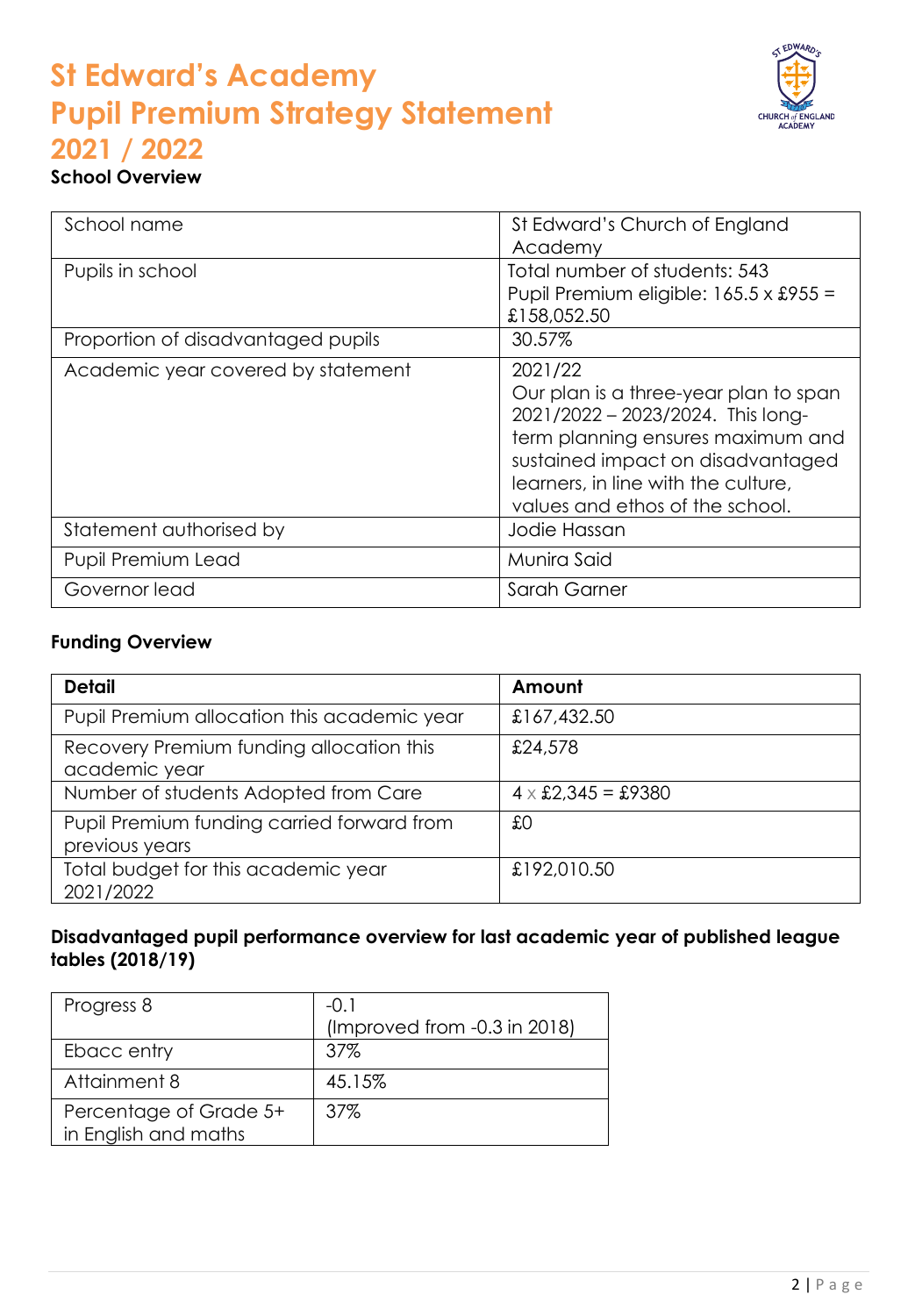# **St Edward's Academy Pupil Premium Strategy Statement 2021 / 2022 Statement of Intent**



Our intention is that all pupils, irrespective of their background or the challenges they face, make good progress and achieve high attainment across the curriculum, including in EBacc subjects. The focus of our Pupil Premium strategy is to support disadvantaged pupils to achieve that goal, including progress for those who are already high attainers.

We will consider the challenges faced by vulnerable pupils, such as those who receive support from Children's Social Care and those who face any barriers to success (for example, Young Carers). The activities we have outlined in this statement are also intended to support their needs, regardless of whether they are disadvantaged or not.

High-quality teaching is at the heart of our approach, with a focus on areas in which disadvantaged pupils require the most support. This is proven to have the greatest impact on closing the disadvantage attainment gap and at the same time will benefit the nondisadvantaged learners at St Edward's. Implicit in the intended outcomes detailed below, is the intention that non-disadvantaged pupils' attainment will be sustained and improved alongside progress for their disadvantaged peers. Our strategy is also integral to wider school plans for education recovery, notably in its targeted support through the National Tutoring Programme for pupils whose education has been worst affected, including nondisadvantaged pupils.

Our approach will be responsive to common challenges and individual needs, rooted in robust diagnostic assessment, not assumptions about the impact of disadvantage. The approaches we have adopted complement each other to help pupils excel. To ensure they are effective we will:

- ensure disadvantaged pupils are challenged in the work that they are set and receive scaffolded support to help them to meet these challenges;
- act early to intervene at the point need is identified (and be pro-active in seeking to understand and pre-empt need;
- adopt a whole school approach in which all staff take responsibility for disadvantaged pupils' outcomes and raise expectations of what they can achieve.

## **Ethos and Values Underpinning the St Edward's Academy Pupil Premium Strategy**

The use of Pupil Premium funding at St Edward's is underpinned by the school's values: H.O.P.E (Humanity, Optimism, Perseverance and Excellence), with particular emphasis on Perseverance and Excellence:

### **Perseverance**

Our aim is to encourage our learners to:

- be **Independent**
- be **Resilient**
- take **Ownership** of their learning
- be **Resourceful**
- **Understand** how they can progress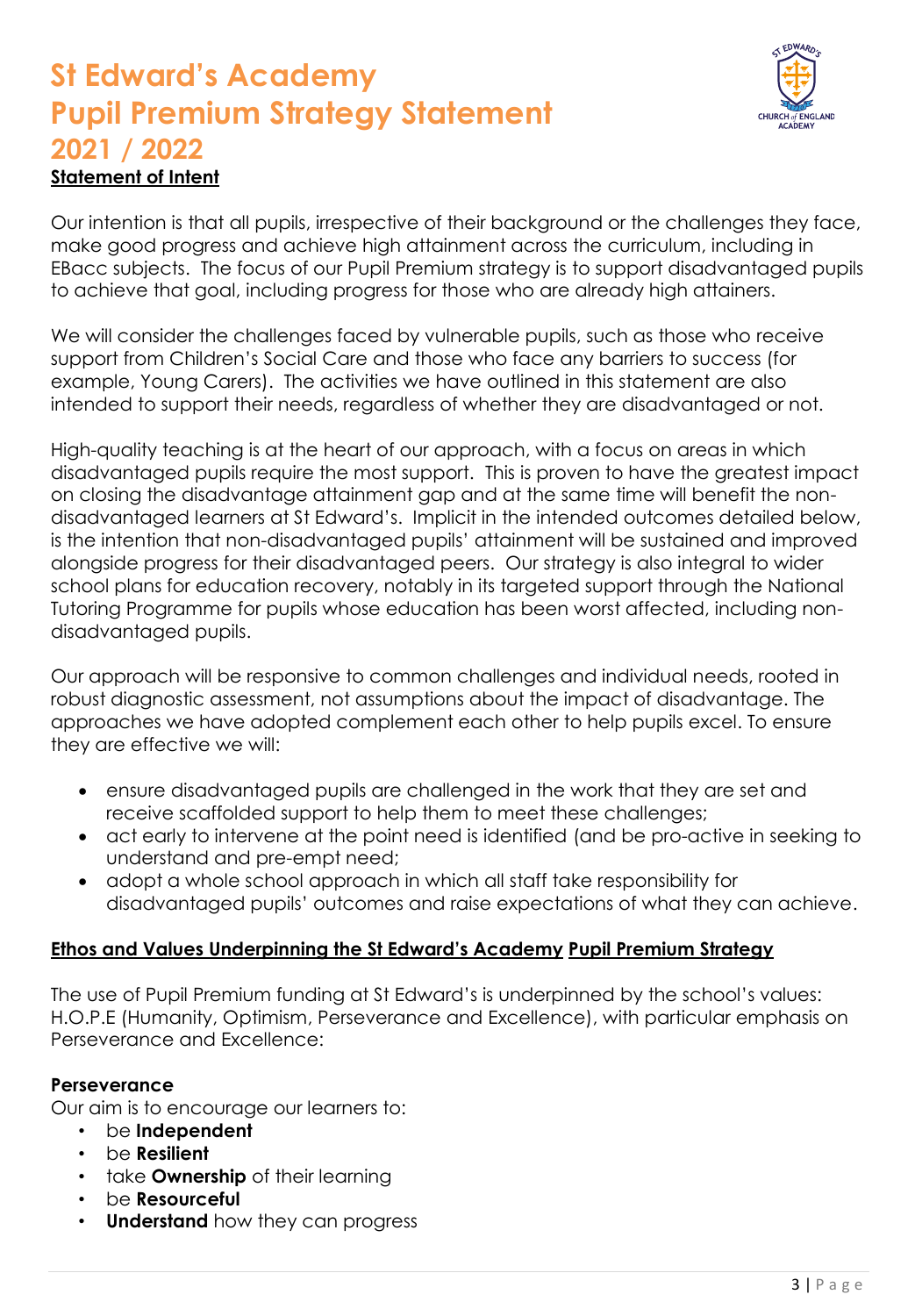

• be **Relentless** in their pursuit of knowledge

### **Excellence**

We want students to believe:

- that there are **No Ceilings to Success**
- that there are **No Caps on Achievement**
- that with continued effort they can **Strive to be the best they can be**
- in a **Growth Mind-set**
- in the importance of **Marginal Gains**

### **Challenges**

The following table details the key challenges to achievement that we have identified that impact our disadvantaged pupils.

| <b>Challenge</b><br><b>Type</b>             | <b>Detail of challenge</b>                                                                                                                                                                                                                                                                                                                                                                                                                                                                                                                                                                                                                                                                                                                      |
|---------------------------------------------|-------------------------------------------------------------------------------------------------------------------------------------------------------------------------------------------------------------------------------------------------------------------------------------------------------------------------------------------------------------------------------------------------------------------------------------------------------------------------------------------------------------------------------------------------------------------------------------------------------------------------------------------------------------------------------------------------------------------------------------------------|
| $\overline{\phantom{0}}$<br><b>Humanity</b> | Assessments, observations and discussion with Key Stage 3 pupils indicate that<br>disadvantaged pupils generally have lower levels of reading comprehension<br>than peers. This impacts their progress in all subjects.<br>We know that, to achieve in compound assessments, GCSE, A Levels and<br>beyond, a pre-requisite is efficiency in reading (a minimum reading age of 15 is<br>required to fully access GCSE exam papers). Our vision for reading at St Edward's<br>is not that we simply secure exam success (that is a given if our vision is realised);<br>at St Edward's Academy, we believe that all students should develop a love of<br>reading that goes beyond the confines of the power of reading to secure exam<br>success. |
| Z.<br>Humanity                              | Our observations suggest many lower attaining disadvantaged pupils lack<br>metacognitive / self-regulation strategies when faced with challenging tasks,<br>notably in their monitoring and evaluation of their answers. This is indicated across<br>the curriculum.<br>We have carefully identified the lowest 20% of learners (based on current and<br>prior attainment) in each Year group. Our drive is to ensure that we have the<br>strategies and scaffolding in place to meet the needs of the lowest 20% of<br>learners so that they can compete with their peers.                                                                                                                                                                     |
| $\mathbf{\hat{S}}$<br>Optimism              | Our assessments, observations and discussions with pupils and families suggest<br>that the education and well-being of many of our disadvantaged pupils have<br>been impacted by national school closures (and partial closures due to the<br>impact of Covid) to a greater extent than for other pupils. These findings are<br>backed up by several national studies (including the 'Pupil Learning and Well-<br>being during the Covid-19 Pandemic' survey by Impact Ed that St Edward's<br>contributed to: https://drive.google.com/file/d/19tcaSSfyxzTXWjBlj8LsgtJM-<br>frrfbXu/view).<br>This has resulted in significant knowledge gaps resulting in pupils falling further<br>behind age-related expectations.                           |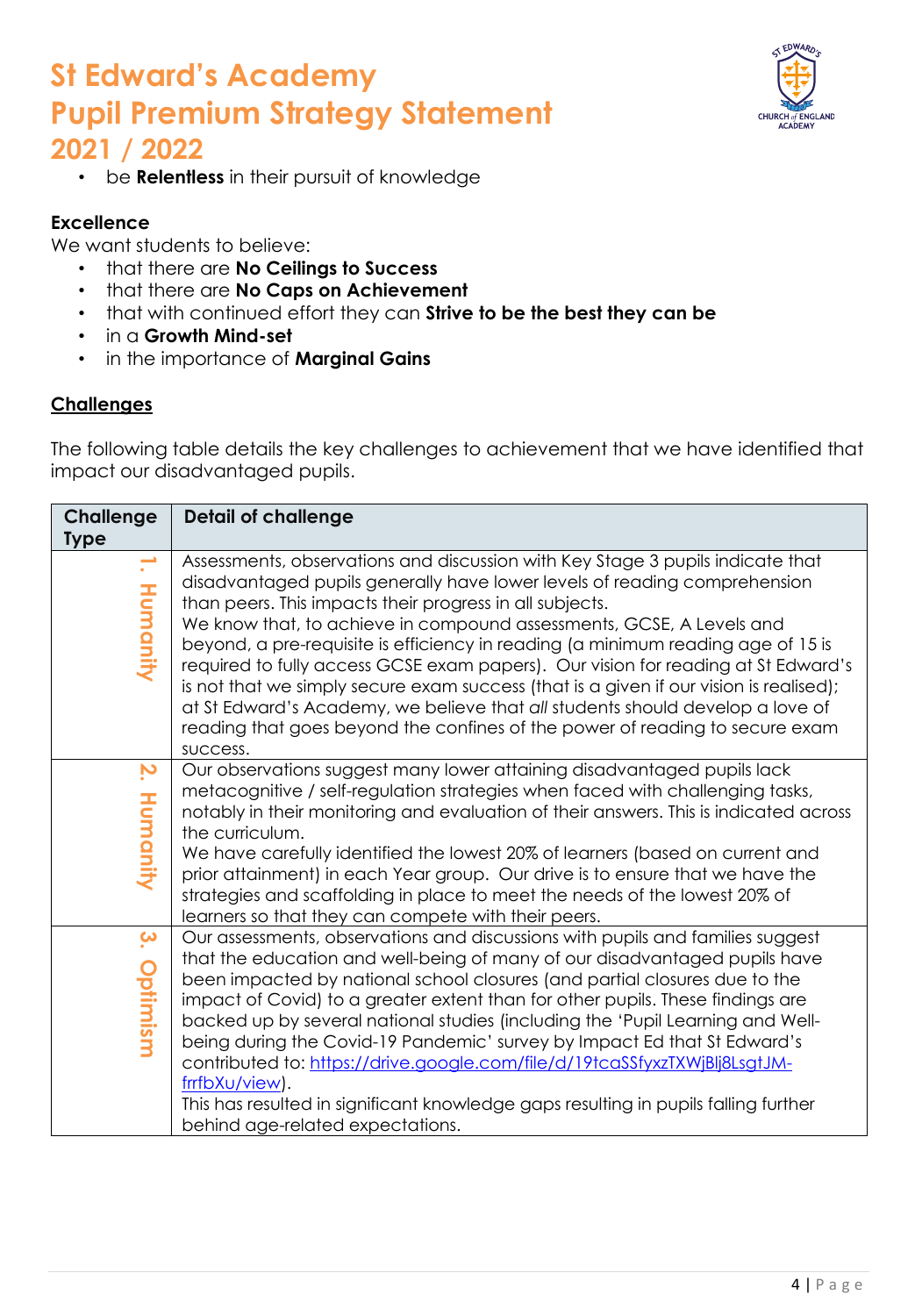

**4.** Our assessments (including well-being surveys), observations and discussions with pupils and families have identified social and emotional issues for many pupils. Perseverance **Perseverance** These include (but aren't restricted to) anxiety, depression (diagnosed by medical professionals) and low self-esteem. This is partly driven by concern about catching-up lost learning and exams/future prospects. Students in Key Stages 4 and 5 are worried about reverting back to a full suite of exams following the introduction of Centre and Teacher Assessed Grades in 2020 and 2021. They have been impacted by the national lockdowns and the lack of enrichment opportunities due to the pandemic. These challenges particularly affect disadvantaged pupils, including impacting on their attainment and progress. During the pandemic, referrals for support markedly increased. A significant number of students currently require additional support with social and emotional needs. **5.**

Given the impact of the pandemic, it may be expected that attendance rates would have dramatically fallen during academic year 2020/2021. It is very pleasing to note that attendance rates remained above national average at 94.6% at St Edward's Academy.

Deprivation appears to have impacted attendance during 2020/2021, with Pupil Premium students missing 7.92%, compared with 6% in 2018/2019. Our assessments and observations indicate that absenteeism will negatively impact disadvantaged pupils' progress. It should be noted that the increase of 1.92%, although unwelcome, does buck national trends that saw dramatic increases in absenteeism during the pandemic.

|                         | <b>Attendance</b><br>$%$ sessions<br>missed | *National<br>$%$ sessions<br>missed | <b>Punctuality</b><br>% total<br>sessions<br>late |
|-------------------------|---------------------------------------------|-------------------------------------|---------------------------------------------------|
| Free School Meals       | 9.09%                                       |                                     | 4.07%                                             |
| No Free School<br>Meals | 4.47%                                       |                                     | 3.24%                                             |
| Pupil Premium           | 7.92%                                       | 8.2%                                | 4.07%                                             |
| Not Pupil Premium       | 4.09%                                       | 4.5%                                | 3.06%                                             |

## **2020/2021 Attendance and Punctuality**

**Excellence**

Excellence

\*National data is from 2019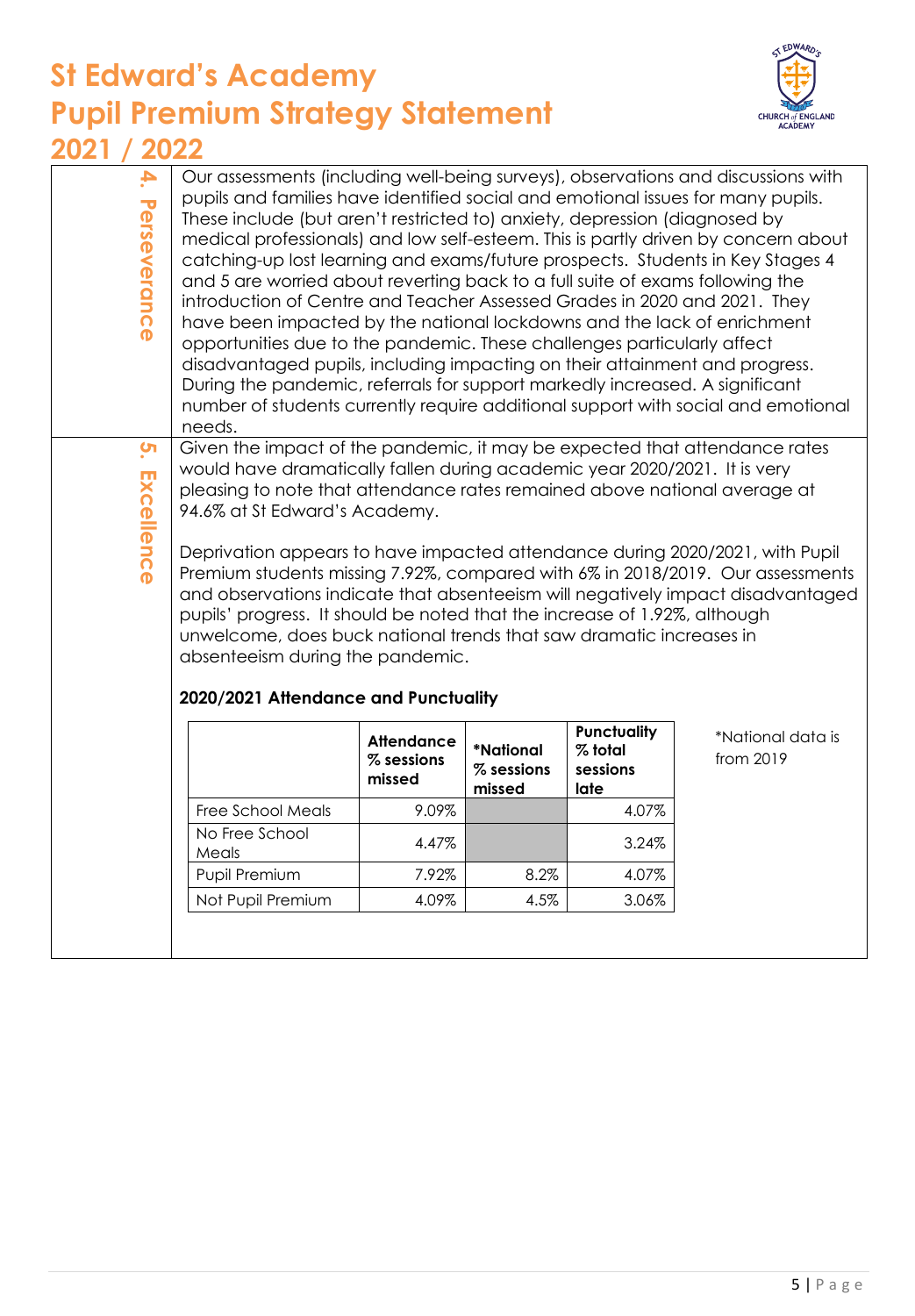

# **St Edward's Academy Pupil Premium Strategy Statement 2021 / 2022 Intended outcomes**

Our intention is that all pupils, irrespective of their background or the challenges they face, make good progress and achieve high attainment across the curriculum, including in EBacc subjects. The focus of our Pupil Premium strategy is to support disadvantaged pupils to achieve that goal; underpinned by our HOPE values, this will ensure that all learners can live 'Life in all its fullness'.

The table below explains the outcomes we are aiming for by the end of our current strategy plan, and how we will measure whether they have been achieved.

|                                  | <b>Intended outcome</b>                                                                                                                                                                       | <b>Success criteria</b>                                                                                                                                                                                                                                                                                                                                                                                                    |
|----------------------------------|-----------------------------------------------------------------------------------------------------------------------------------------------------------------------------------------------|----------------------------------------------------------------------------------------------------------------------------------------------------------------------------------------------------------------------------------------------------------------------------------------------------------------------------------------------------------------------------------------------------------------------------|
| Humanin                          | To achieve and sustain improved<br>well-being for all pupils, including<br>those who are disadvantaged.                                                                                       | Sustained high levels of well-being amongst<br>students, demonstrated by:<br>qualitative data from student voice, student<br>and parent/carer surveys and teacher<br>observations<br>a significant increase in participation in<br>enrichment activities, particularly amongst<br>disadvantaged pupils.                                                                                                                    |
| Homonity                         | Improved metacognitive and self-<br>regulatory skills among<br>disadvantaged pupils across all<br>subjects.                                                                                   | Teacher reports and class observations suggest<br>disadvantaged pupils are more able to monitor and<br>regulate their own learning. This finding is supported<br>by homework and home learning success rates<br>across all classes and curriculum areas. Impact is<br>also seen through outcomes of compound<br>assessments.                                                                                               |
| ptimism                          | Improved reading comprehension<br>among disadvantaged pupils<br>across Key Stage 3.                                                                                                           | Reading tests demonstrate improved<br>comprehension skills among disadvantaged pupils<br>and a smaller disparity between the scores of<br>disadvantaged pupils and their non-disadvantaged<br>peers. Teachers will also have recognised this<br>improvement through engagement in lessons and<br>book scrutiny.                                                                                                            |
| ত<br>erseveranc<br>⋒             | To achieve and sustain improved<br>attendance for all pupils,<br>particularly our disadvantaged<br>pupils.                                                                                    | Sustained high attendance, demonstrated by:<br>the overall absence rate for all pupils lowers and<br>is better than national averages<br>the attendance gap between disadvantaged<br>$\bullet$<br>pupils and their non-disadvantaged peers is<br>reduced<br>the percentage of all pupils who are persistently<br>absent decreases and the figure among<br>disadvantaged pupils improves when<br>compared with their peers. |
| Excellenc<br>$\boldsymbol{\Phi}$ | Improved attainment among<br>disadvantaged pupils across the<br>curriculum at the end of Key<br>Stage 4, with a focus on the<br>impact on Progress 8, Attainment<br>8 and the EBacc subjects. | By the end of our current plan, an increased<br>number of disadvantaged pupils will have entered<br>the English Baccalaureate (EBacc). Key Stage 4<br>outcomes will demonstrate that the attainment gap<br>between disadvantaged and non-disadvantaged<br>pupils is decreasing further.                                                                                                                                    |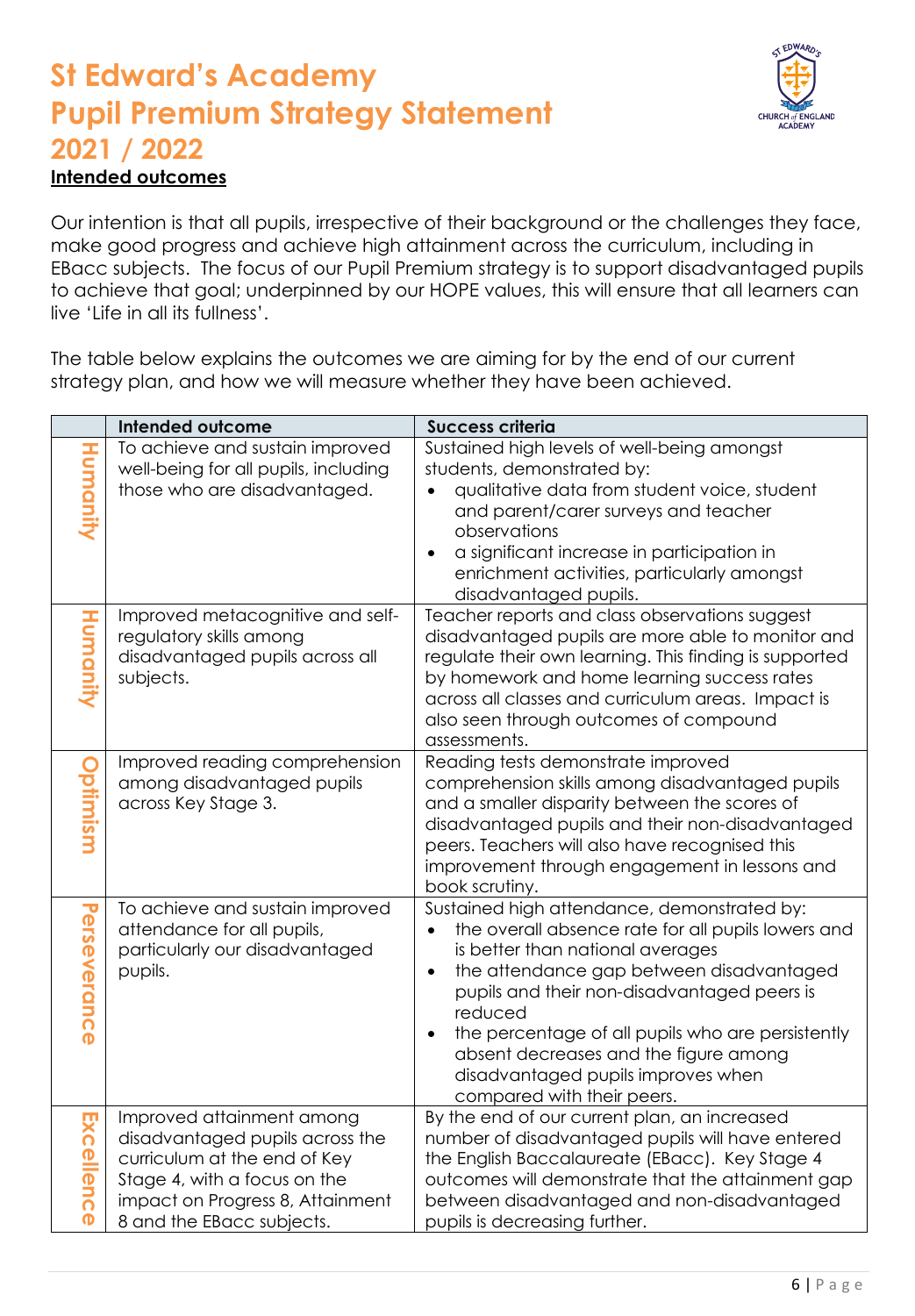

# **2021 / 2022**

**Activity for this Academic Year** 

## **Strategy Aims for Disadvantaged Pupils**

| Aim          | <b>Target</b>                                                                                                                                                                                                                                                                                                                                                                  | <b>Target date</b> |
|--------------|--------------------------------------------------------------------------------------------------------------------------------------------------------------------------------------------------------------------------------------------------------------------------------------------------------------------------------------------------------------------------------|--------------------|
| Progress 8   | Build-in aspiration to target setting to<br>close the gap formed between<br>disadvantaged and non-disadvantaged<br>by the end of Key Stage 2.<br>Pupil Premium students targeted to<br>achieve positive Progress 8 score.<br>Ensure that the school achieves a P8<br>score of a minimum of +0.2, with<br>contribution to this goal made by<br>Disadvantaged cohort in Year 11. | September 2022     |
| Attainment 8 | Build-in aspiration to target setting to<br>$\bullet$<br>close the gap formed between<br>disadvantaged and non-disadvantaged<br>by the end of Key Stage 2.<br>Pupil Premium students targeted to<br>achieve improved Attainment 8.<br>2022 data shows improvement in those<br>areas based upon the 2019 data.                                                                  | September 2022     |
| Other        | Targets set to ensure that all subjects<br>$\bullet$<br>achieve ALPs 3 at Key Stage 4.                                                                                                                                                                                                                                                                                         | September 2022     |
| Ebacc entry  | To achieve above national average EBacc<br>entry. Percentage entering English<br>Baccalaureate:<br>$2020 - 54%$<br>$\bullet$<br>2021 - 70%<br>2022 - 84.14%<br>2023 - 86.52%                                                                                                                                                                                                   | September 2022     |

## **Teaching priorities for current academic year**

| <b>Measure</b> | <b>Activity</b>                                                                                                                  |
|----------------|----------------------------------------------------------------------------------------------------------------------------------|
| Priority 1     | #Knowyourstudent – a whole school agenda that<br>ensures all students and their individual needs are<br>catered for.             |
| Priority 2     | Improve the attainment and progress of the lowest 20%<br>of students to:<br>Level the playing field<br>Open doors of opportunity |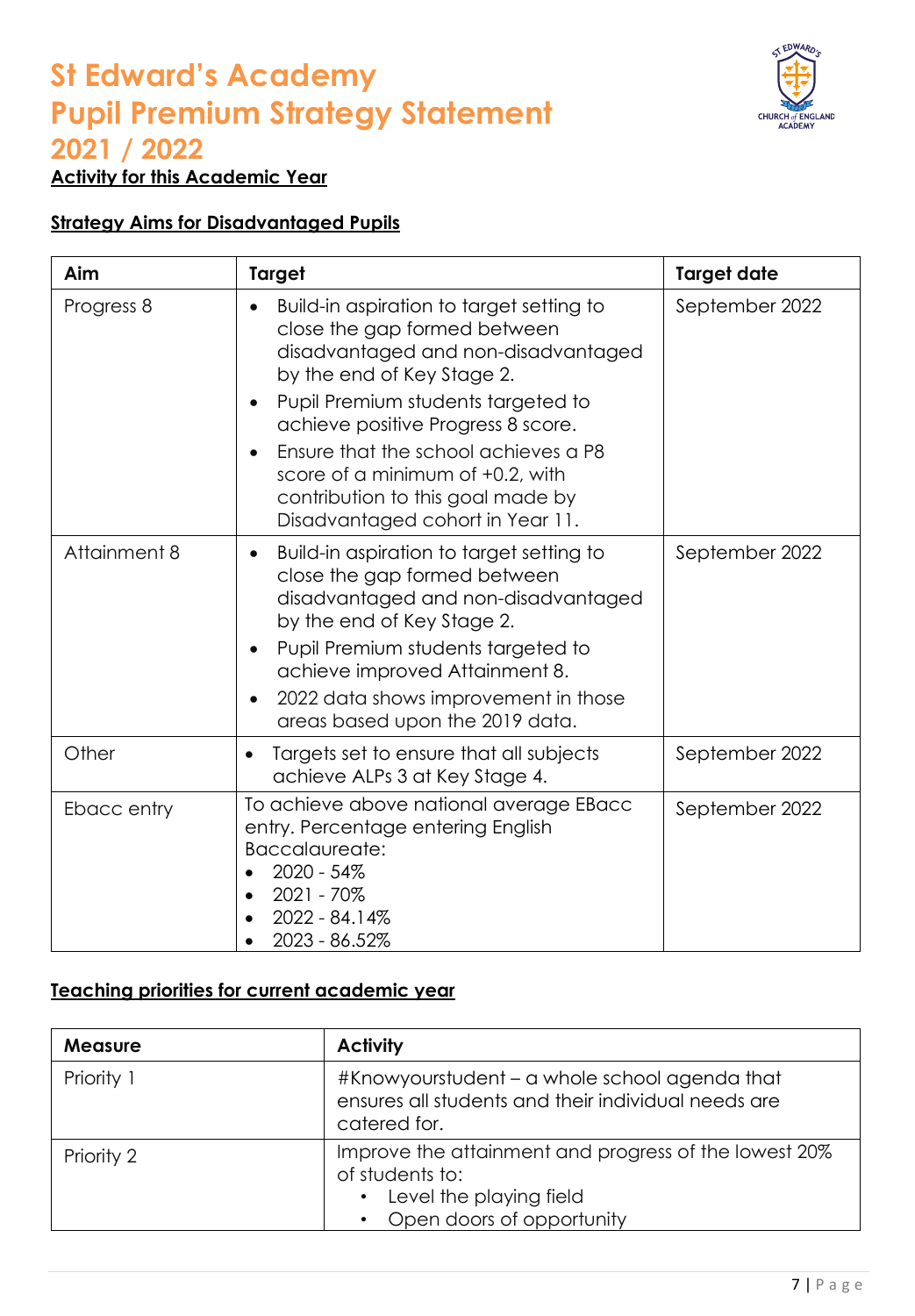

|                                                                                                                                                                   | Live our value of Humanity                                                                                                                                                                                                                                                                              |
|-------------------------------------------------------------------------------------------------------------------------------------------------------------------|---------------------------------------------------------------------------------------------------------------------------------------------------------------------------------------------------------------------------------------------------------------------------------------------------------|
|                                                                                                                                                                   | Mitigate against the disproportionate effect of the<br>pandemic                                                                                                                                                                                                                                         |
|                                                                                                                                                                   | The cohort are identified using the following data:<br>• Year 12 and 13 - Key Stage 4 average points score<br>Year 9 -11 - Key Stage 2 average scaled scores<br>$\bullet$<br>Year 8 - Ranking based on GL GCSE indicators<br>Year 7 - Ranking based on NGRT reading tests until<br>GL data is available |
| Attendance, including as a consequence of Covid-19<br>Barriers to learning these<br>$\bullet$<br>priorities address<br>(Member of SLT responsible for Attendance) |                                                                                                                                                                                                                                                                                                         |
|                                                                                                                                                                   | Access to Extra and Supra Curricular learning<br>opportunities (these are particularly vital as we<br>respond to the Covid-19 pandemic and subsequent<br>national school closures).                                                                                                                     |
|                                                                                                                                                                   | Academic learning habits (these are addressed<br>through our extensive pastoral support programme).                                                                                                                                                                                                     |

## **Targeted academic support for current academic year**

| <b>Measure</b> | <b>Activity</b>                                                                                                                                                                                                                                                                                                                                                                                                                                                                                                                                                                                                                                                                                                                                                                                                                               |  |
|----------------|-----------------------------------------------------------------------------------------------------------------------------------------------------------------------------------------------------------------------------------------------------------------------------------------------------------------------------------------------------------------------------------------------------------------------------------------------------------------------------------------------------------------------------------------------------------------------------------------------------------------------------------------------------------------------------------------------------------------------------------------------------------------------------------------------------------------------------------------------|--|
| Priority 1     | Promoting literacy across the school. The 'St Edward's<br>Literacy Strategy 2021/2022' provides detail of the<br>strategy to meet the following aims:<br>Develop a community of life-long readers who seek to expand their<br>experience, knowledge and skills in a safe, secure, respectful and inclusive<br>environment where all readers are encouraged and expected to<br>participate and express themselves;<br>Develop pupils' confidence, their appreciation of reading and their skills to<br>$\bullet$<br>read with independence, clarity and prosody;<br>Explicitly teach strategies for learning, reading, writing, grammar,<br>$\bullet$<br>vocabulary and spoken English and communication;<br>Develop staff as 'active' readers who read with fluency and prosody to<br>$\bullet$<br>enhance the comprehension of all learners; |  |
|                | Provide opportunities to enhance and extend the literacy skills developed<br>$\bullet$<br>by learners at Key Stage 2;<br>Enable pupils to reach age related expectations for English and literacy by<br>the end of Key Stage 3;<br>Develop and embed skills related to the programmes of study for Key<br>$\bullet$<br>Stage 3 English;<br>Provide an intervention programme that primarily targets Key Stage 3<br>$\bullet$<br>pupils who lack the essential reading, academic vocabulary and the<br>comprehension skills necessary to fully access and engage in the<br>secondary curriculum. Through this programme, close gaps and<br>compensate for the consequences of the 2020 and 2021 national school<br>closures.<br>This is a strategy that is informed by the EEF research<br>Improving Literacy in Secondary Schools.            |  |
| Priority 2     | Improve the quality of the curriculum and ensure the 'St<br>Edward's Teaching Essentials' are fully embedded. The                                                                                                                                                                                                                                                                                                                                                                                                                                                                                                                                                                                                                                                                                                                             |  |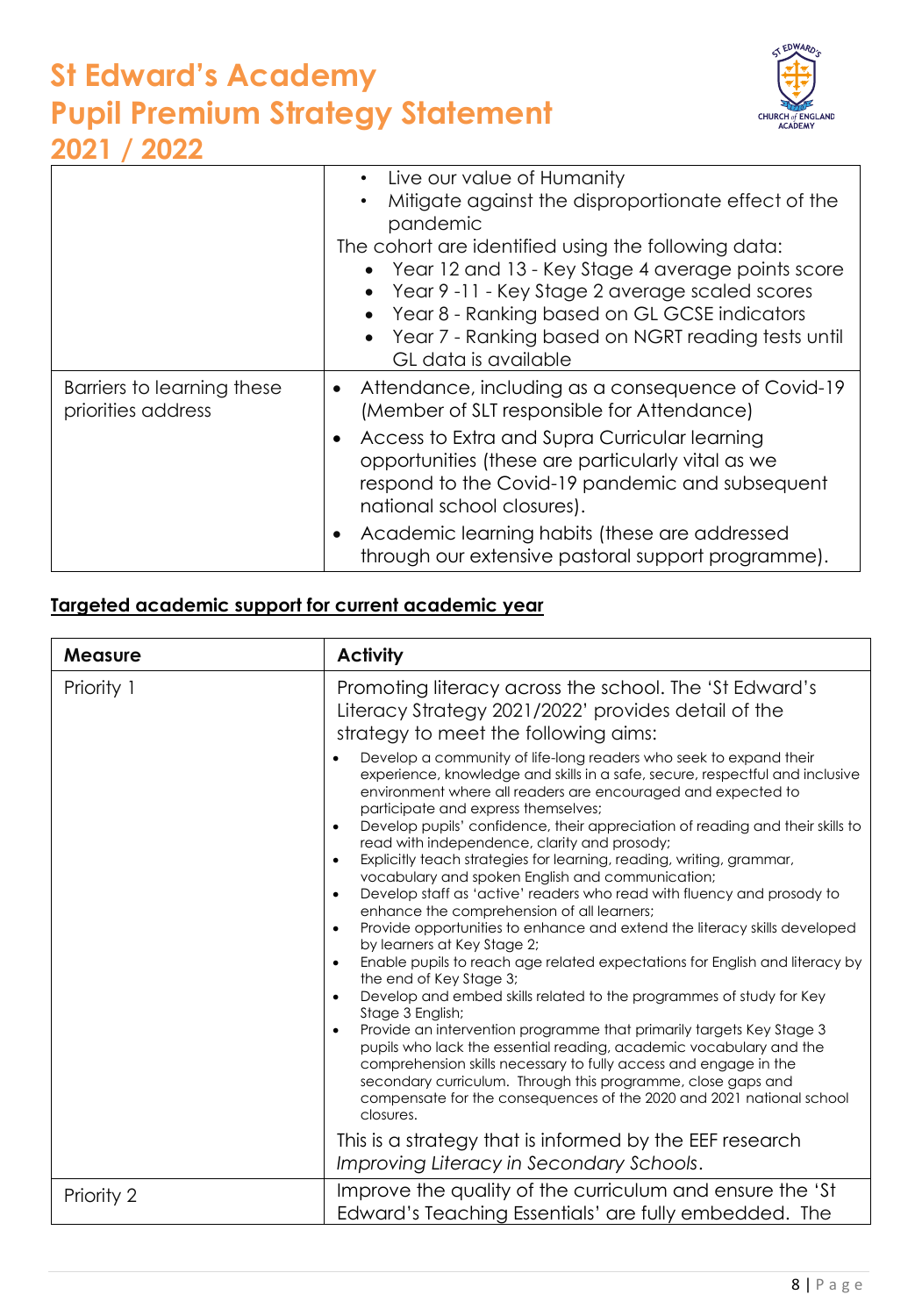

|                            | focus for this academic year are teaching standards 5<br>and 6:                                                                                                                                                                                                                                             |  |
|----------------------------|-------------------------------------------------------------------------------------------------------------------------------------------------------------------------------------------------------------------------------------------------------------------------------------------------------------|--|
|                            | 5. Adapt teaching to respond to the strengths and needs of all pupils:<br>- know when and how to differentiate appropriately, using approaches<br>which enable pupils to be taught effectively;<br>- have a secure understanding of how a range of factors can inhibit pupils'                              |  |
|                            | ability to learn, and how best to overcome these;<br>- demonstrate an awareness of the physical, social and intellectual<br>development of children, and know how to adapt teaching to support<br>pupils' education at different stages of development;                                                     |  |
|                            | - have a clear understanding of the needs of all pupils, including those with<br>special educational needs; those of high ability; those with English as an<br>additional language; those with disabilities; and be able to use and evaluate<br>distinctive teaching approaches to engage and support them. |  |
|                            | 6 Make accurate and productive use of assessment:                                                                                                                                                                                                                                                           |  |
|                            | - know and understand how to assess the relevant subject and curriculum                                                                                                                                                                                                                                     |  |
|                            | areas, including statutory assessment requirements;                                                                                                                                                                                                                                                         |  |
|                            | - make use of formative and summative assessment to secure pupils'                                                                                                                                                                                                                                          |  |
|                            | progress;                                                                                                                                                                                                                                                                                                   |  |
|                            | - use relevant data to monitor progress, set targets, and plan subsequent<br>lessons:                                                                                                                                                                                                                       |  |
|                            | - give pupils regular feedback, both orally and through accurate marking,<br>and encourage pupils to respond to the feedback.                                                                                                                                                                               |  |
| Barriers to learning these | Access to the curriculum is limited if students cannot                                                                                                                                                                                                                                                      |  |
| priorities address         | access key texts and content.                                                                                                                                                                                                                                                                               |  |
|                            | Access to Extra and Supra Curricular learning                                                                                                                                                                                                                                                               |  |
|                            | opportunities (these are particularly vital as we respond                                                                                                                                                                                                                                                   |  |
|                            |                                                                                                                                                                                                                                                                                                             |  |
|                            | to the Covid-19 pandemic and subsequent national                                                                                                                                                                                                                                                            |  |
|                            | school closures).                                                                                                                                                                                                                                                                                           |  |
|                            | Academic learning habits (these are addressed<br>$\bullet$                                                                                                                                                                                                                                                  |  |
|                            | through our extensive pastoral support programme).                                                                                                                                                                                                                                                          |  |

## **Wider strategies for current academic year**

| <b>Measure</b>                                   | <b>Activity</b>                                                                                                                                                                                                                                                |  |
|--------------------------------------------------|----------------------------------------------------------------------------------------------------------------------------------------------------------------------------------------------------------------------------------------------------------------|--|
| Priority 1                                       | Identify and continue to implement programmes of extra-,<br>and supra-curricular activities and career advice to<br>enrich the learning of our students (including by meeting<br>the Gatsby benchmarks).                                                       |  |
| Priority 2                                       | Build the cultural capital of our students.                                                                                                                                                                                                                    |  |
| Barriers to learning these<br>priorities address | Impact of Covid-19 pandemic, lockdown and national<br>$\bullet$<br>school closures on growth of cultural literacy. The<br>impact of the pandemic on the experiences of<br>students in 2019/2020 and 2020/2021 can still be felt in<br>academic year 2021/2022. |  |
|                                                  | Parental engagement for disadvantaged learners.                                                                                                                                                                                                                |  |